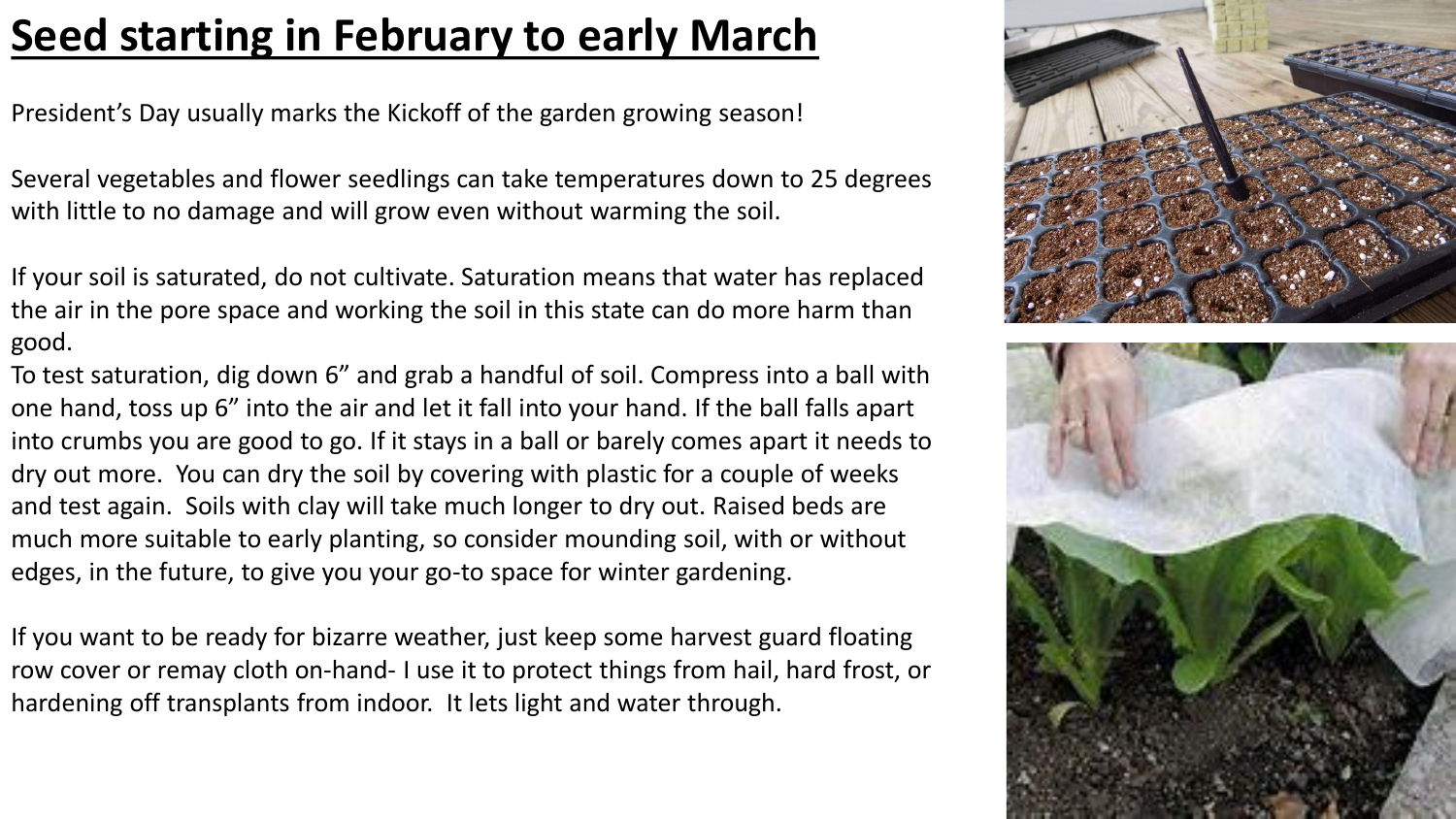# **Seed starting in February to early March**

## OUTDOOR- DIRECT SEEDING

#### *Vegetables*

Peas--- any and all peas (snow peas, shelling peas, fava beans) can be direct sown outdoors as long as you have great drainage. Planting on a raised mound or making sure your pots are draining freely can make the difference of success vs 'where did

my peas go'. Garlic **Shallots** Onion sets Radishes Fennel Chervil



#### Flowers- ok to direct sow outdoors

Some even need frosts to germinate properly, poppies are a good example of this.

Alyssum Baby's Breath Breadseed poppies California poppies Shirley poppies Sweet Peas Toadflax (Linaria, baby snapdragons) Love in a Mist (Nigella) Johnny Jump-ups (viola) Forget me nots Larkspur

Clarkia

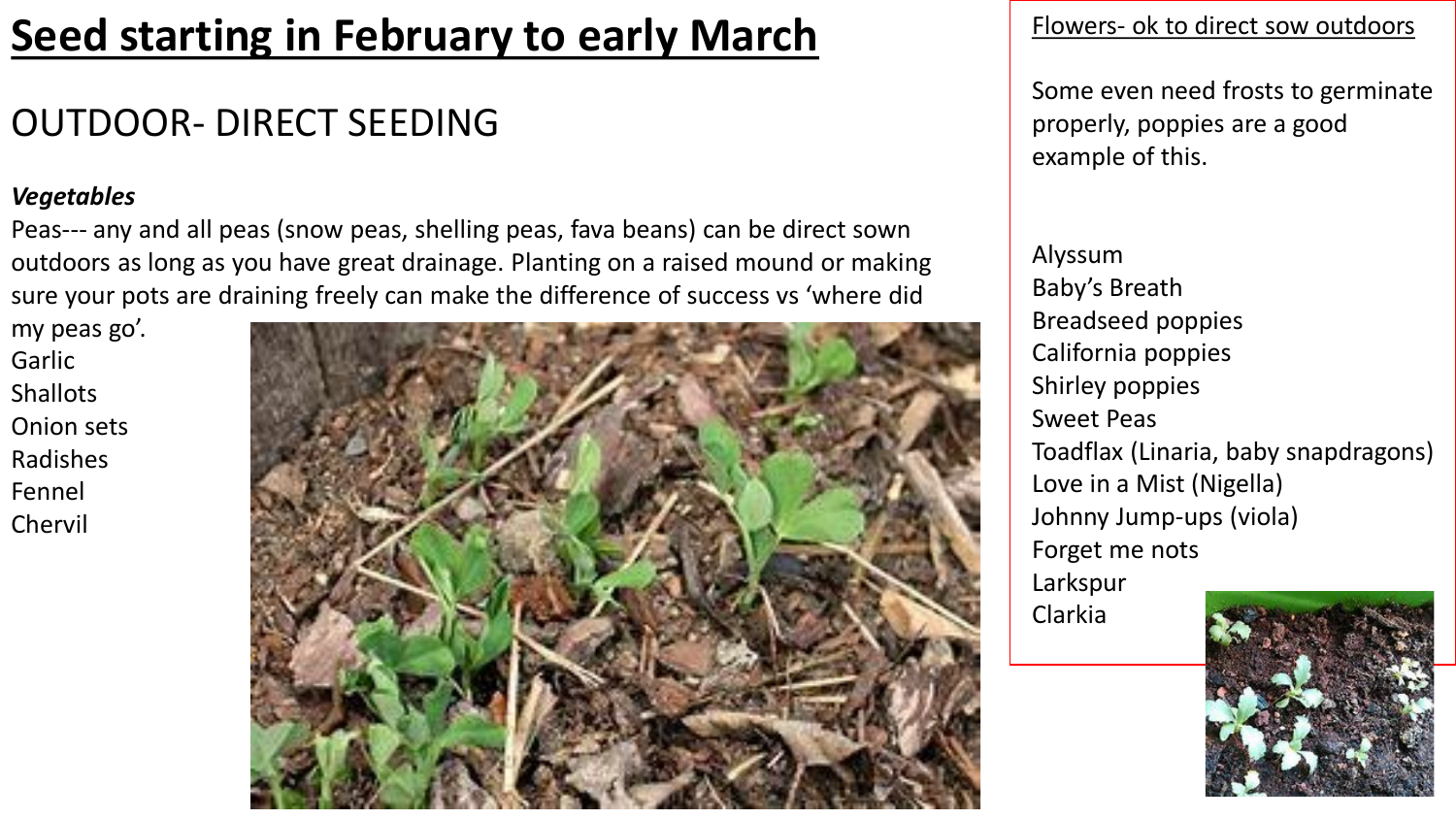## **Outdoors with Protection**

Protection means covered with something like a cloche, or plastic over hoops or a frame. It is a good idea to cover the area you wish to plant for a week or two prior, to warm the soil and decrease the overall saturation.

#### **Vegetables**

Spinach Cilantro Arugula Broccoli Raab Cress

Beets

Red Mustard, Mizuna

Radishes

Turnips

Pac Choi, Joi Choi

Endive

Letttuce

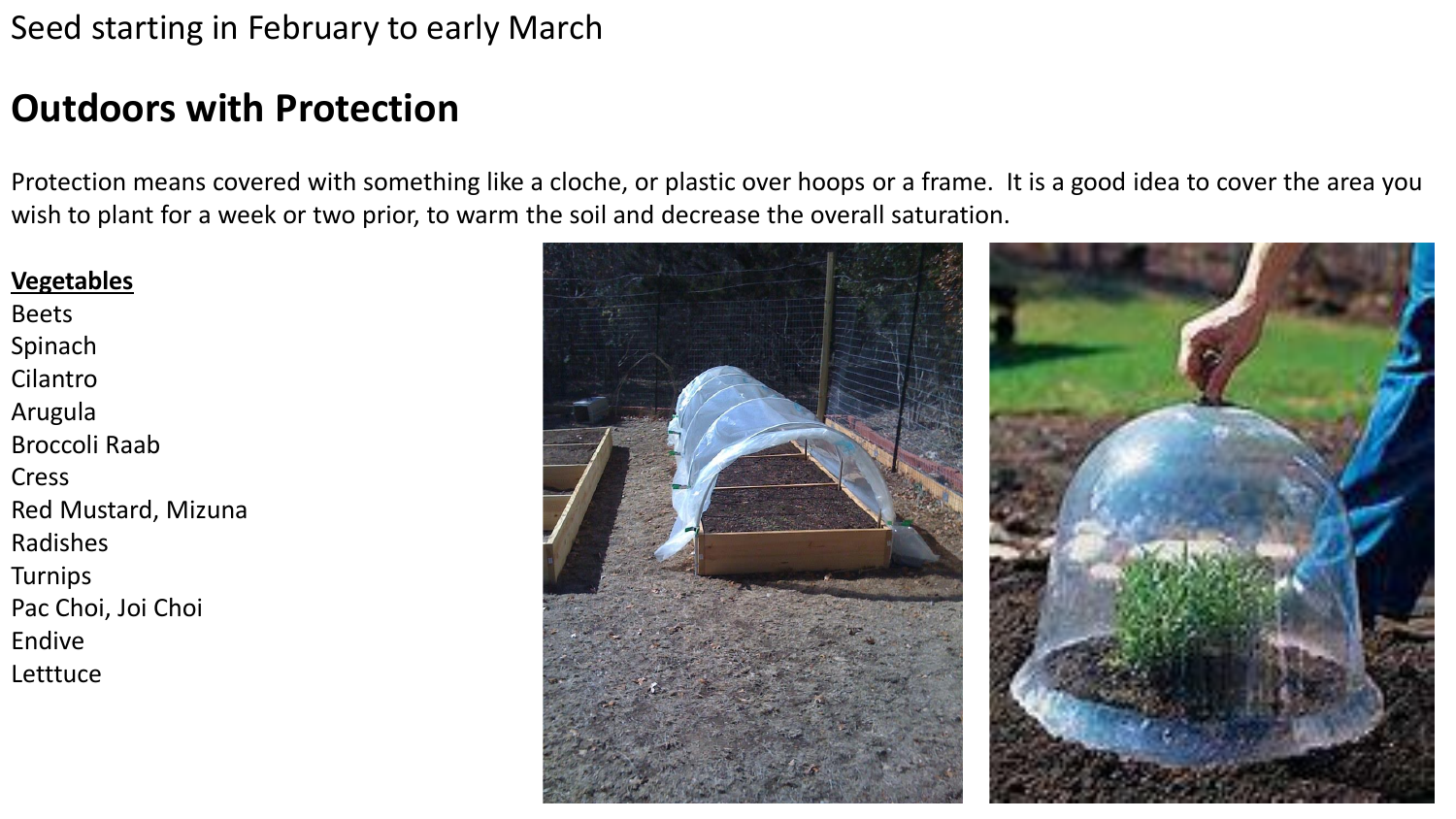# Seed starting in February to early March

## **Indoor to transplant outside later**

#### *Vegetables:*

- **Celery**
- Parsley
- Chives
- Leeks
- Onion (seeds)
- Broccoli
- Cabbage
- Cauliflower

While you can start peppers, eggplant, and tomatoes this early, I find it nearly impossible to keep them healthy until set-out in May without using a greenhouse to grow them on and pot up, so I refrain at least a month.

Most seed packets will give you guidelines on how long a plant takes to produce, but I usually just plan on a month from seeding to setting out and it works pretty well. If I use heat mats and lights that can speed up germination if I get going a little late, too.

*Flowers:* Bee Balm (monarda) Black Eye Susan (rudbeckia) Flowering Tobacco Petunia Phlox Snapdragons **Stock** Salvias Yarrow

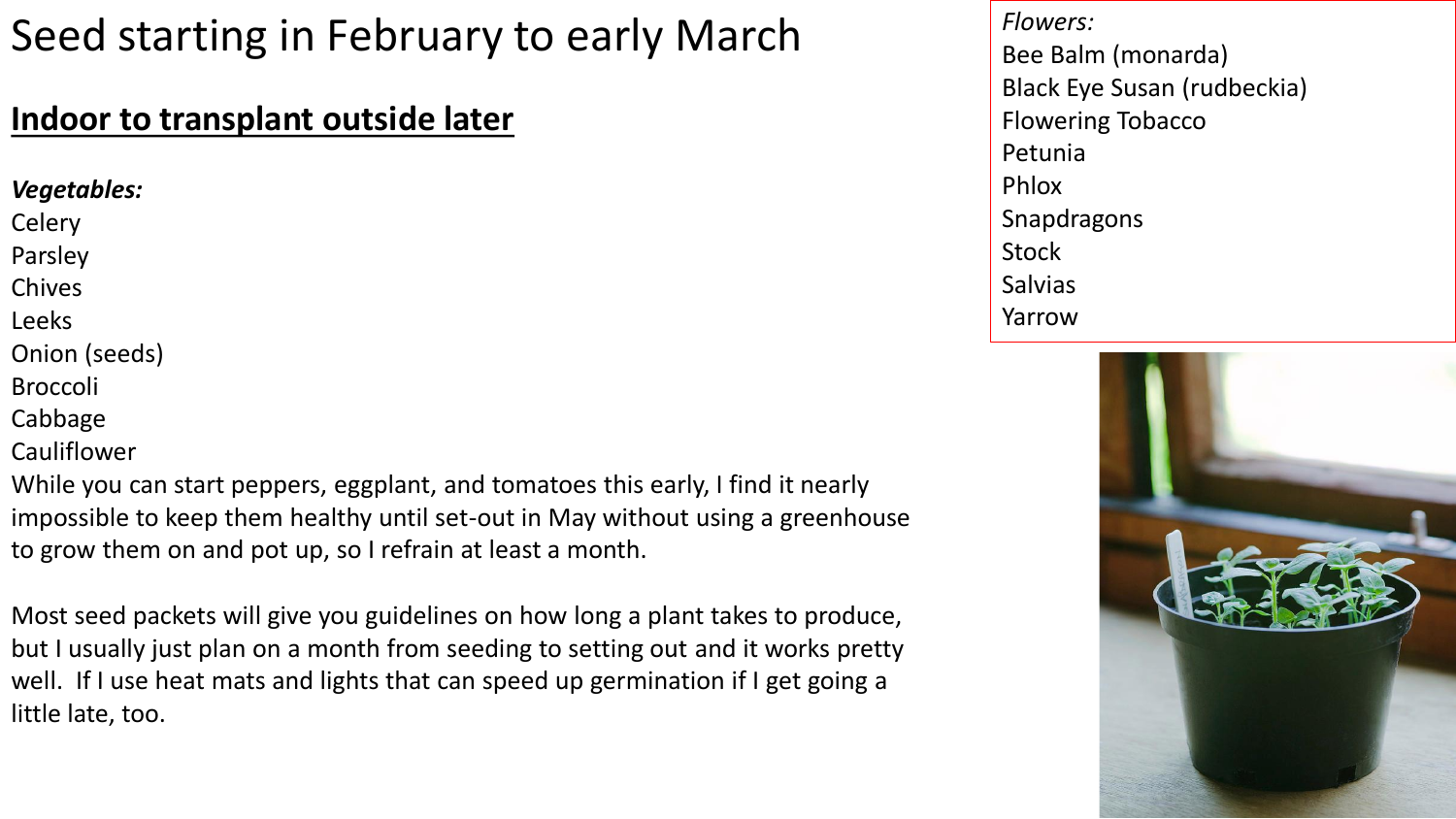### **TIPS for better results**

Sowing seeds indoors can be very satisfying, but the difference between excellent success and weak plants that just won't perk up is pretty simple--- it is LIGHT and AIR

Soil or substrate or whatever potting medium you choose is personal preference. You can purchase a pre-packaged seed mix, or make your own with peat moss and perlite, or use a good potting soil, or make your own from screened compost. Just make sure it drains well and preferably is sterilized (you don't want to start out with fungus gnats the first week)

Carefully consider the Location of your seed starting---- the more light the better, and you want some airflow!

Airflow--- for disease prevention. If your seedlings are in a stuffy room, use a small fan to move the air, it helps combat mildews and fungus. Professional growers all use air movement. Open a window on a nice day and air out the cabin!

Heat- if you grow in an unheated or poorly heated room, you don't necessarily need to heat the air, but the soil. Seedlingheat mats are simple to use and bring the soil temperature up to the perfect spot, just plug in and set your pots or flats directly on it. I use heat mats and heat cables to grow seedlings in an outdoor shed. Seeds germinate best at 60 to 72 degrees, so bottom heat is not needed in a heated living space.

Fertilizer- not important at initial germination but as you develop the second set of leaves, use a gentle feed such as liquid kelp, fish, or seaweed blend to help build strong cells and provide nutrition without explosive growth too early in the year. A seedling that is fed too much nitrogen tends to attract aphids, so build them up for strength not size.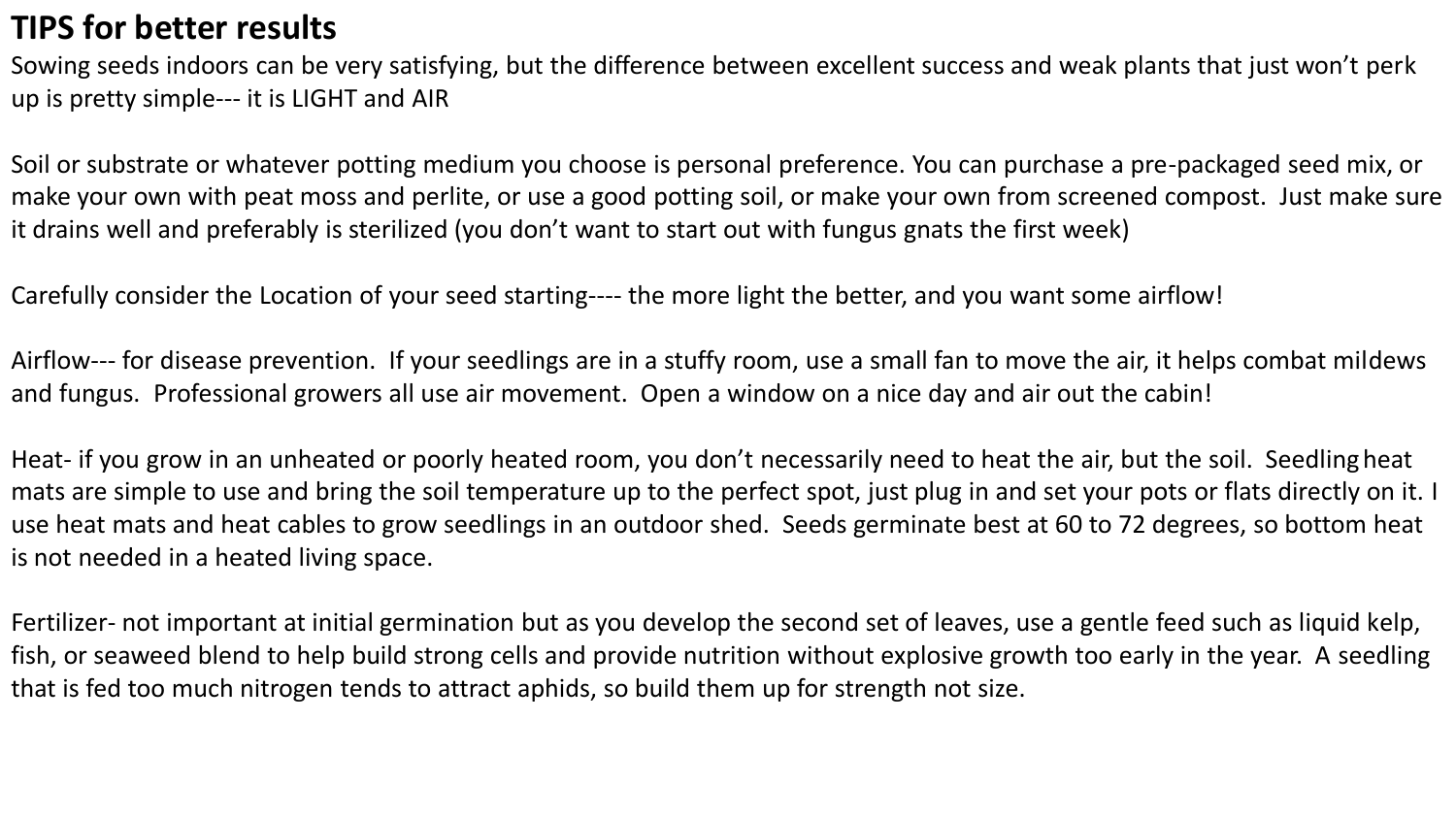## **TIPS for better results------LET THERE BE LIGHT**

Even in a south facing window you might notice that tiny seedlings lean toward the light, in just a few hours. This is phototropism and the plants move dramatically, sometimes breaking and dying. Lack of light is the #1 problem with indoor starts and it is hard to correct these leggy seedlings aside from dutifully carrying them all outdoors on a warm day and bringing in at night.

The newer your windows, the more you might have issues with UV blocking, so while your couch won't fade is a good thing, your seedlings will lack the broad spectrum they need.

A grow light can be mind-blowing in effectiveness. Your seedlings firm up from floppy, pale stragglers to strong soldiers raring to go! I have used several types, and it allows me to start plants in the garage or in my shed. I always suggest starting seeds on a shelf, I like the wire types as you can suspend a light from the shelf above, but whatever you have on-hand can work. Grow light units with tube-style bulbs can be purchased for \$25 to \$35, but, you can use a round bulb gro-light in a fixture you might already have, or with an inexpensive metal reflector, and the bulbs start at as little as \$5. I don't buy the crazy costly ones, I am not growing marijuana. I just need a little help with my lettuce. The normal kind.

Whatever you use, you must have the light much closer to the soil than you would think. I start mine about 6"- 8" off the soil surface, and raise it as the plants grow. If it is too far away you will still see the plants being phototropic and leaning toward the light. Too close, and you might see some burn on the foliage. Turn your seedlings every day or so if you can't get them all directly under your light and rotate outside to middle so everybody gets a turn.